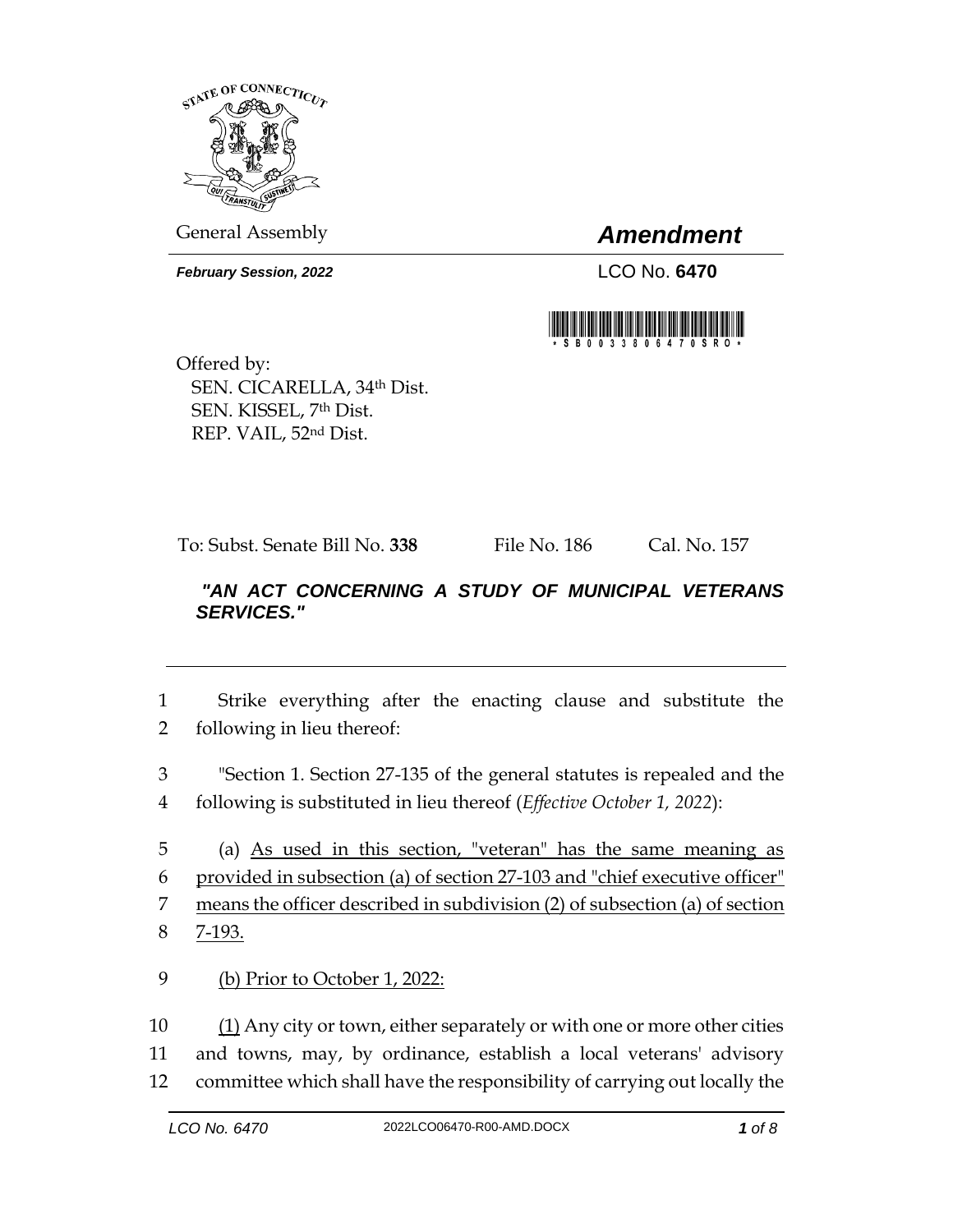duties and purposes of this **[**section**]** subsection and, within their charter powers and as otherwise provided by law, may make available to such local committees the necessary funds to carry out their duties and responsibilities. The committee may **[**(1)**]** (A) act as the coordinating agency in all matters concerning veterans and their dependents, coordinating the activities of public and private facilities concerned with veterans' reemployment, education, rehabilitation and adjustment to peacetime living; **[**(2)**]** (B) cooperate with all national, state and local governmental and private agencies in securing services and benefits to which a veteran or his dependents may be entitled; **[**(3)**]** (C) use the services and facilities of the veterans organizations so far as possible to carry out the purposes of this **[**section; and (4)**]** subsection; and (D) encourage and coordinate vocational training services for veterans.

 **[**(b) (1)**]** (2) (A) Any city or town that has not established its own local veterans' advisory committee separate from one or more other cities or towns pursuant to **[**subsection (a) of this section**]** subdivision (1) of this 29 subsection and does not otherwise provide funding for a veterans' service officer shall designate **[**(A)**]** (i) a city or town employee, or **[**(B)**]** (ii) a volunteer who is a resident of such city or town, and **[**(i)**]** (I) is a veteran, **[**as defined in subsection (a) of section 27-103, or (ii)**]** or (II) has practical experience handling veterans' issues, to serve as a municipal **[**veterans'**]** veterans representative in such city or town. The Commissioner of Veterans Affairs shall annually send to the chief executive officer of any such city or town an electronic notification of such chief executive officer's duty to so designate a city or town employee or volunteer in accordance with this **[**subsection**]** subdivision. Such chief executive officer shall, not later than thirty days after receipt of such notification, submit to the Office of Advocacy and Assistance, as described in subsection (b) of section 27-102*l*, as amended by this act, the name and electronic mail address of the city or town employee or volunteer so designated. **[**As used in this subdivision, "chief executive officer" means the officer described in section 7-193.**]**

 **[**(2)**]** (B) Each municipal **[**veterans'**]** veterans representative shall carry out the duties described in **[**subsection (a) of this section**]**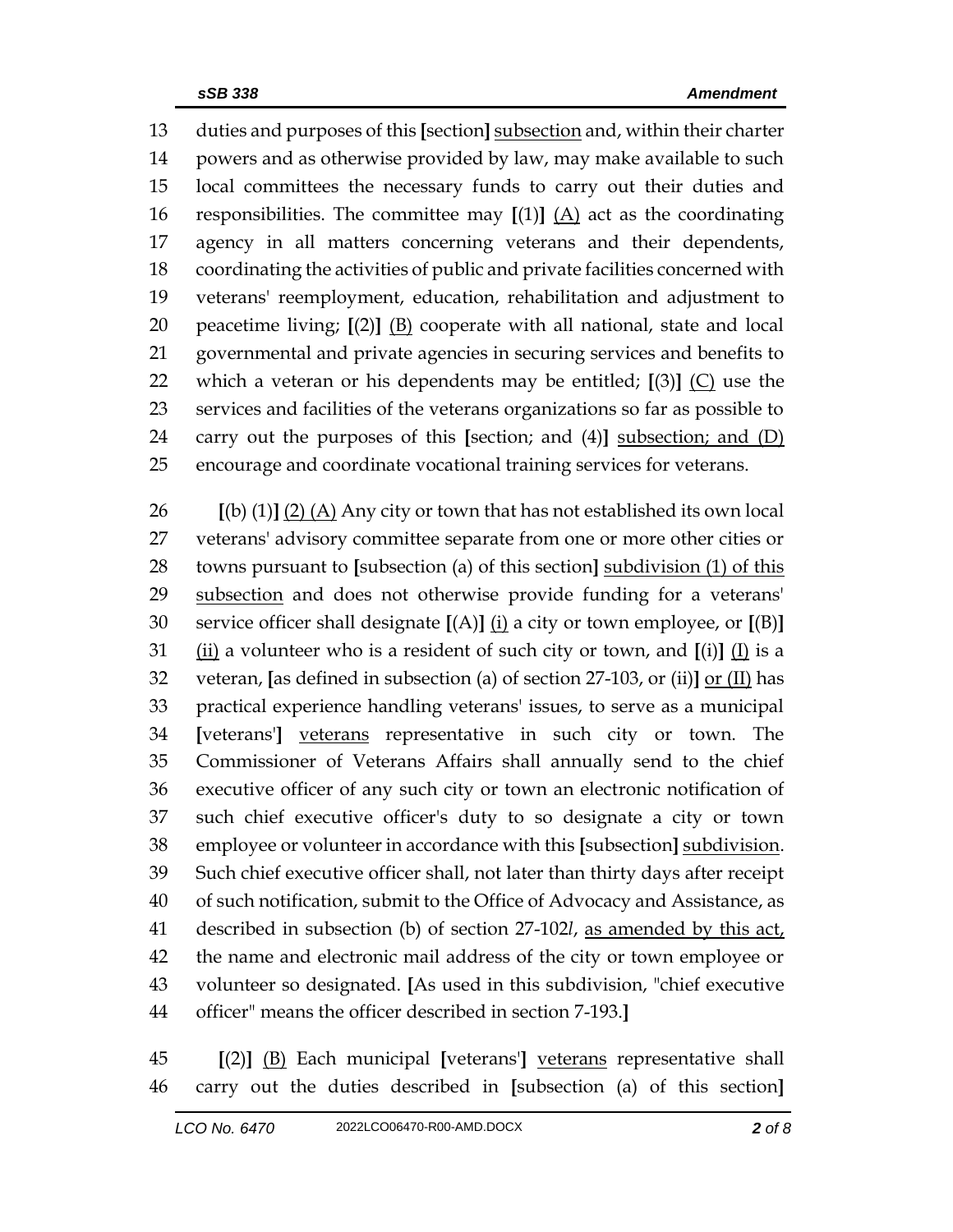subdivision (1) of this subsection and shall complete a training course conducted by the Office of Advocacy and Assistance, as described in subdivision (3) of subsection (b) of section 27-102*l*, as amended by this act, or attend a training session conducted by the manager of said office, as described in subparagraph (A) of subdivision (2) of subsection (b) of said section. Each municipal **[**veterans'**]** veterans representative designated on or after October 1, 2019, shall complete such training course not later than one year after the date of such designation. Upon completion of such training course, a municipal **[**veterans'**]** veterans representative may thereafter receive electronically any new or updated training information from the Office of Advocacy and Assistance and shall not be required to complete any other such training course.

 **[**(3)**]** (C) Any volunteer designated as a municipal **[**veterans'**]** veterans representative by a city or town pursuant to **[**subdivision (1) of this subsection shall (A)**]** subparagraph (A) of this subsection shall (i) be available to veterans in person, by telephone or by electronic mail for any minimum number of hours per week that the city or town designating the volunteer may establish, and **[**(B)**]** (ii) file a performance report each month with the city or town designating the volunteer that includes, but is not limited to, the names of veterans assisted, services or referrals provided and any other information as determined by the city or town.

(c) On and after October 1, 2022:

 (1) (A) Each municipality shall, for the purposes of carrying out the duties and responsibilities of this subsection:

 (i) Establish, by ordinance, a municipal veterans advisory committee. Such ordinance shall set forth the number of members of such committee, the method of the members' selection, the members' terms of office and the manner of filling any vacancy. The municipality may make available to such committee the necessary funds to carry out such duties and responsibilities;

(ii) Appoint a director of municipal veterans services, who shall be a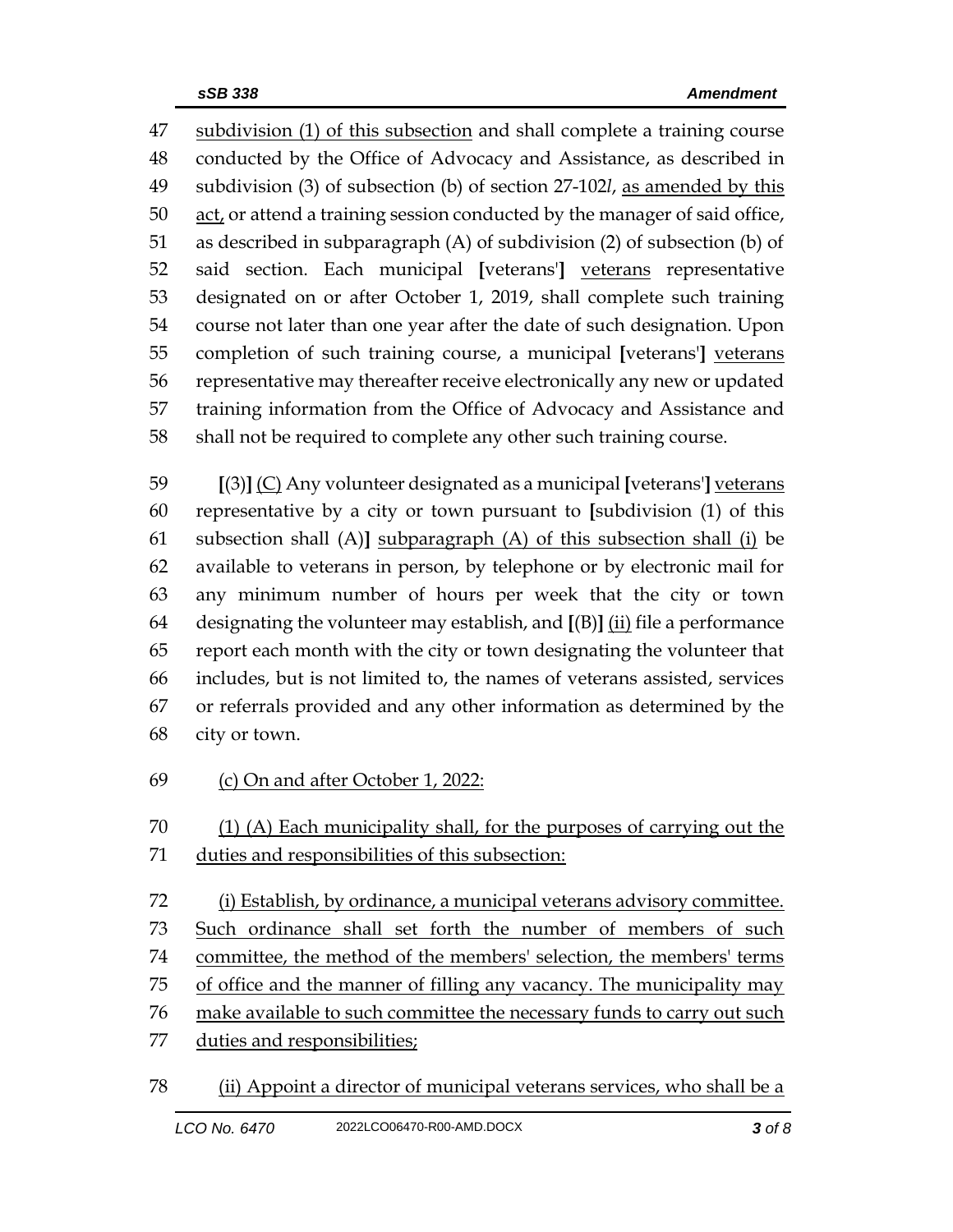| veteran or have practical experience handling veterans' issues and be                |                                                                      |  |  |
|--------------------------------------------------------------------------------------|----------------------------------------------------------------------|--|--|
| 80<br>compensated by such municipality; or                                           |                                                                      |  |  |
| 81<br>(iii) Appoint one or more municipal veterans representatives, each of          |                                                                      |  |  |
| 82<br>whom shall be a veteran or have practical experience handling veterans'        |                                                                      |  |  |
| 83<br>issues and shall be a current municipal employee or volunteer.                 |                                                                      |  |  |
|                                                                                      |                                                                      |  |  |
| 84<br>(B) (i) Two or more municipalities may jointly carry out the duties            |                                                                      |  |  |
| and responsibilities under this subsection, provided such municipalities<br>85<br>86 |                                                                      |  |  |
| shall enter into a memorandum of agreement or understanding for such                 |                                                                      |  |  |
| purpose, which memorandum may include terms concerning sharing of                    |                                                                      |  |  |
| 88<br>expenses.                                                                      |                                                                      |  |  |
| 89<br>(ii) Any municipality that enacted an ordinance establishing a                 |                                                                      |  |  |
| committee, appointed a director or designated a representative<br>90                 |                                                                      |  |  |
| pursuant to subsection (b) of this section prior to October 1, 2022, shall<br>91     |                                                                      |  |  |
| have satisfied the requirement under this subdivision.<br>92                         |                                                                      |  |  |
|                                                                                      |                                                                      |  |  |
| 93<br>(2) (A) Each municipal veterans advisory committee, director of                |                                                                      |  |  |
| 94<br>municipal veterans services or municipal veterans representative, as           |                                                                      |  |  |
| 95<br>applicable, shall (i) assist veterans and veterans' dependents in              |                                                                      |  |  |
| 96<br>accessing services and benefits to which such veterans or dependents           |                                                                      |  |  |
| 97<br>may be entitled; (ii) assist in coordinating the activities of public and      |                                                                      |  |  |
| 98                                                                                   | private facilities concerned with veterans' reemployment, education, |  |  |
| rehabilitation and adjustment to peacetime living; (iii) cooperate with<br>99        |                                                                      |  |  |
| all national, state and local governmental and private providers in<br>100           |                                                                      |  |  |
| 101<br>connecting veterans and veterans' dependents with services and                |                                                                      |  |  |
| 102<br>benefits to which such veterans or dependents may be entitled; (iv)           |                                                                      |  |  |
| 103<br>encourage and coordinate vocational training services for veterans; and       |                                                                      |  |  |
| 104<br>(v) coordinate with veterans organizations, as practicable, to carry out      |                                                                      |  |  |
| 105<br>the purposes of this subsection.                                              |                                                                      |  |  |
| 106<br>(B) A member of such committee designated by such committee, or               |                                                                      |  |  |
| 107<br>such director or representative, as applicable, shall (i) be available to     |                                                                      |  |  |
| 108<br>veterans in person, by telephone or by electronic mail for a minimum          |                                                                      |  |  |
| 109<br>number of days or hours per week, as determined by the municipality;          |                                                                      |  |  |
| 110<br>(ii) file with the municipality each month a report that includes, but is     |                                                                      |  |  |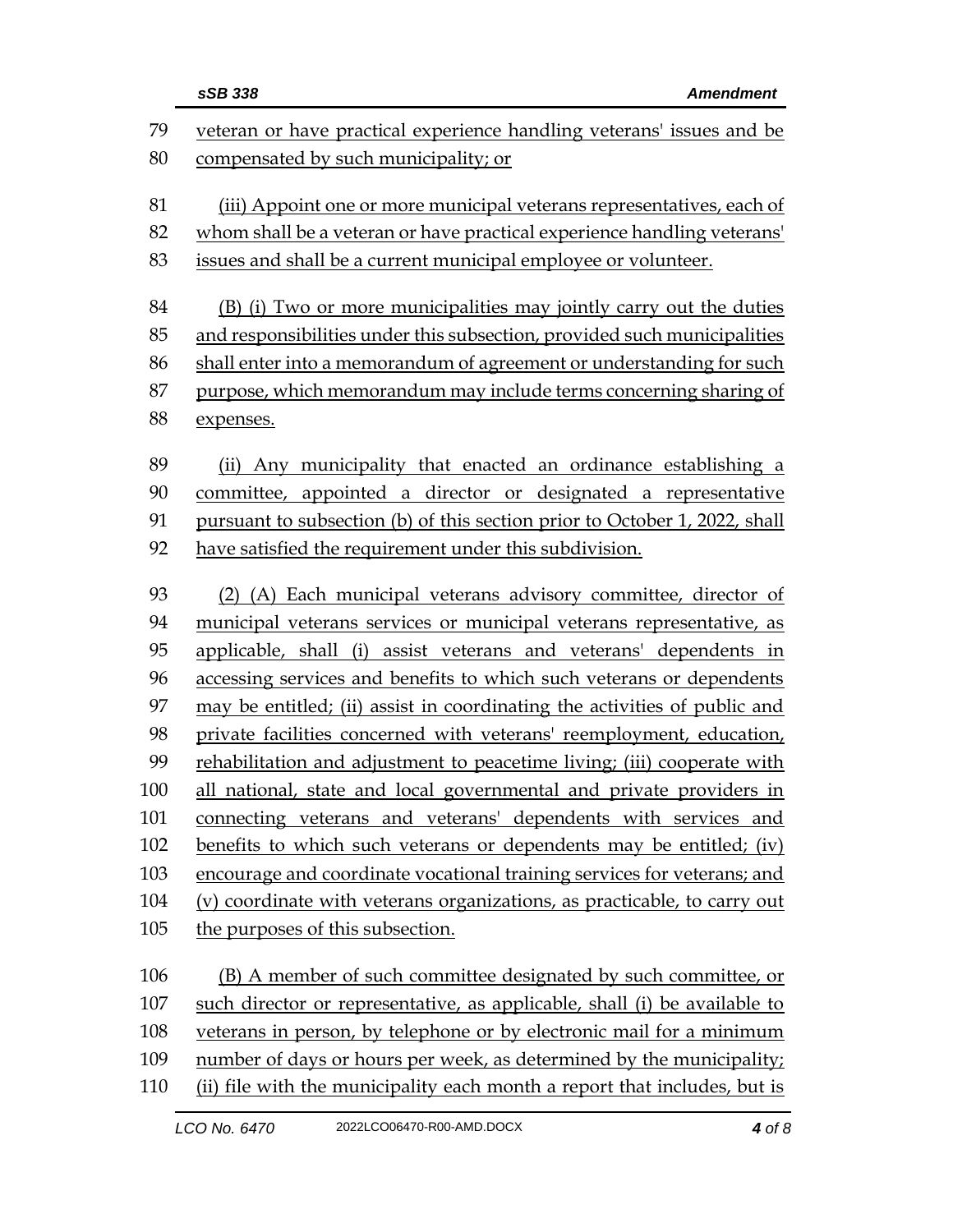| 111 | not limited to, the names of veterans and veterans' dependents who            |
|-----|-------------------------------------------------------------------------------|
| 112 | were provided assistance, the services or referrals that were provided        |
| 113 | and any other information required by the municipality; and (iii) not         |
| 114 | later than one year after such member's, director's or representative's       |
| 115 | designation or appointment, as applicable, complete a veterans benefits       |
| 116 | and programs training course conducted pursuant to subdivision (3) of         |
| 117 | subsection (b) of section 27-102l, as amended by this act, by the Office of   |
| 118 | Advocacy and Assistance within the Department of Veterans Affairs,            |
| 119 | except that any such member, director or representative who completed         |
| 120 | such training course pursuant to subsection (b) of this section prior to      |
| 121 | October 1, 2022, shall have satisfied the requirement under                   |
| 122 | subparagraph (B)(iii) of this subparagraph. After completion of such          |
| 123 | training course, such member, director or representative may thereafter       |
| 124 | receive electronically any new or updated training information from           |
| 125 | said office and shall not be required to complete any other such training     |
| 126 | course.                                                                       |
| 127 |                                                                               |
|     | (3) The Commissioner of Veterans Affairs shall annually notify each           |
| 128 | municipality's chief executive officer of the requirement under               |
| 129 | subdivision (1) of this subsection. Not later than thirty days after receipt  |
| 130 | of such notification, the chief executive officer shall provide to the Office |
| 131 | of Advocacy and Assistance the name and electronic mail address of            |

 each member of the municipal veterans advisory committee, the director of municipal veterans services or each municipal veterans 134 representative, as applicable.

 Sec. 2. Subsection (b) of section 27-102*l* of the general statutes is repealed and the following is substituted in lieu thereof (*Effective October 1, 2022*):

 (b) (1) The commissioner may appoint a manager to administer an Office of Advocacy and Assistance for the aid and benefit of veterans and their spouses, eligible dependents and family members. The office shall have a staff of not less than eight men and women, including six veterans' service officers, and clerical personnel. The manager and veterans' service officers shall be veterans, as defined in subsection (a)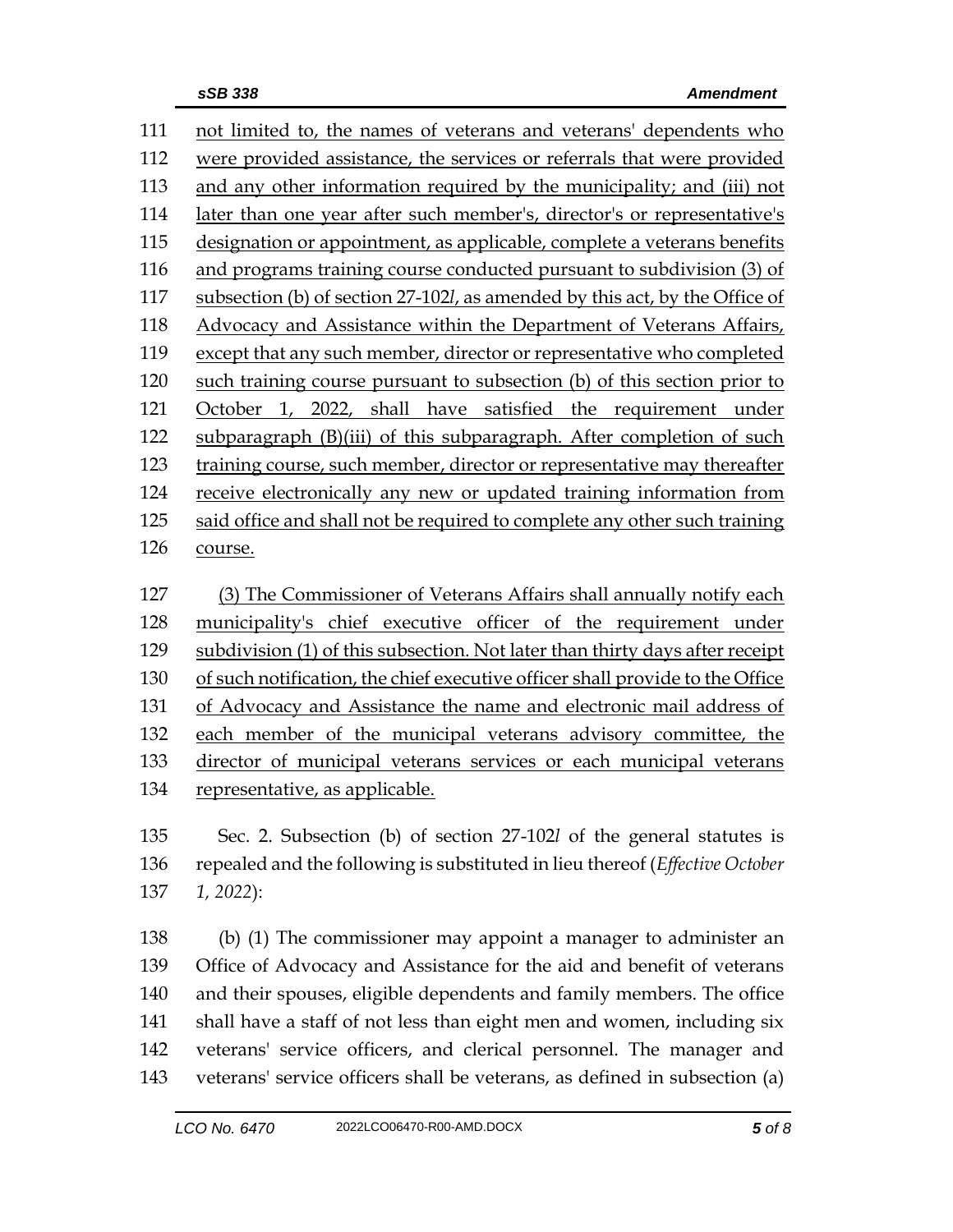of section 27-103, or veterans who were awarded the armed forces expeditionary medal for service by the armed forces.

 (2) (A) The manager shall develop a training module on assisting and serving women veterans with regard to state or federal services or benefits and identifying and advising such veterans of community or nonprofit programs focused on assisting and serving such veterans. The manager shall hold and provide instruction for an annual training session, in accordance with such module, to each veterans' service officer and any **[**municipal veterans'**]** member of a municipal veterans advisory committee, director of municipal veterans services or municipal veterans representative, as described in subsection **[**(b)**]** (c) of section 27-135, as amended by this act, or representative from an Operation Academic Support for Incoming Service Members center at a public institution of higher education in this state.

 (B) At least one of the veterans' service officers shall be a woman having a demonstrated interest in the concerns of women veterans, who shall be responsible for addressing those concerns, and, effective upon the next opening of a veterans' service officer position occurring on or after July 1, 2010, at least two of the veterans' service officers shall be individuals having bilingual proficiency in English and Spanish, within existing authorized positions. Each veterans' service officer shall (i) successfully complete a course in veterans' benefits not later than one year after commencement of employment, (ii) attend the training session described in subparagraph (A) of this subdivision, and (iii) be assigned to one of the five congressional districts of the state.

 (3) The office staff shall, at least twice annually, conduct a training course for any **[**municipal veterans'**]** member of a municipal veterans advisory committee, director of municipal veterans services or 172 municipal veterans representative. The office staff shall include in such training course a summary of state and federal services and benefits, the **[**duties to be carried out by each municipal veterans' representative, as described in subsection (a) of**]** requirements under section 27-135, as amended by this act, and any assistance the office staff may provide to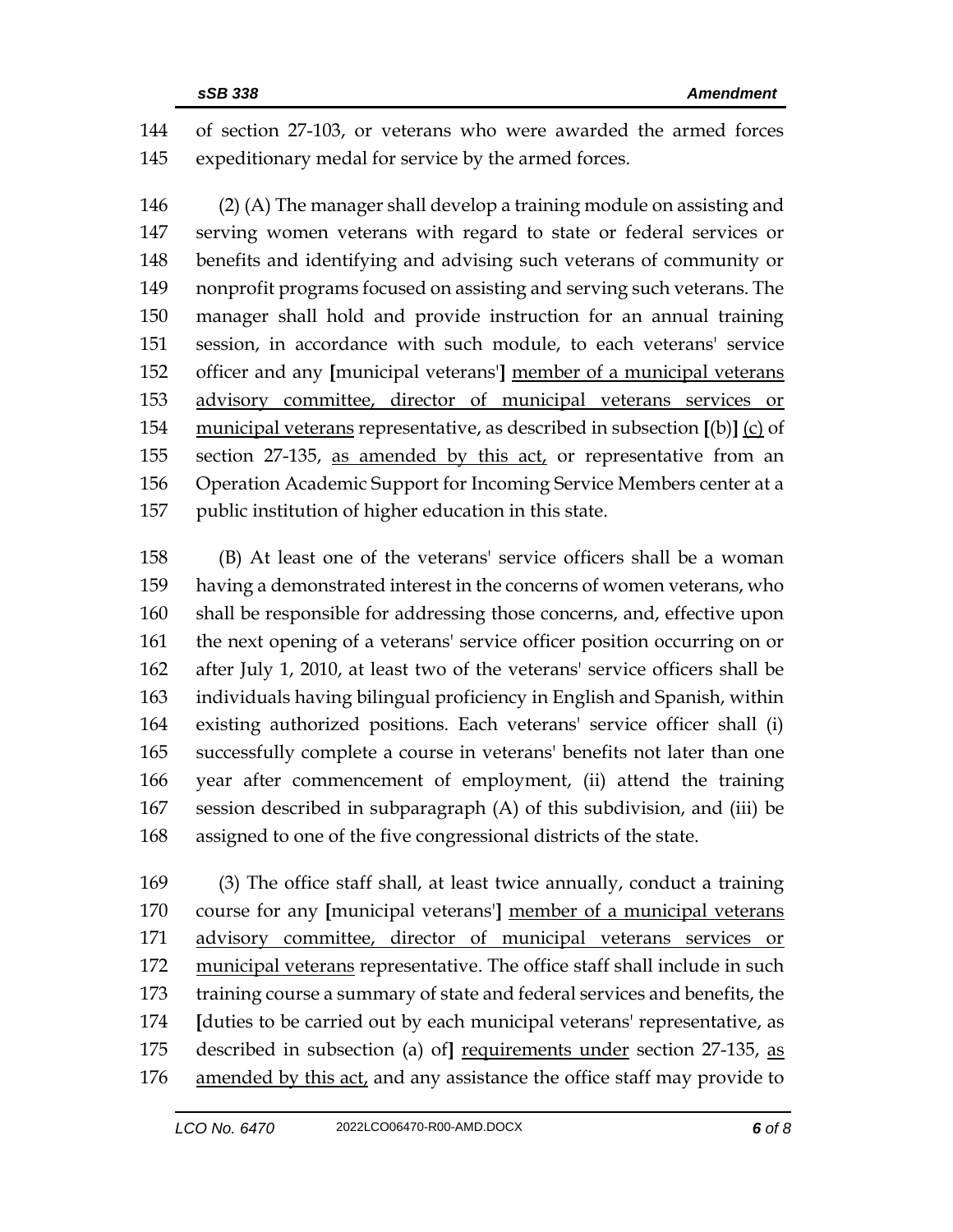any **[**municipal veterans'**]** such member, director or representative related to such **[**duties**]** requirements.

 (4) (A) The office shall develop a written outreach plan identifying (i) strategies for conducting outreach to veterans and their spouses, eligible dependents and family members for purposes of providing assistance in claims for veterans' services or benefits, and (ii) to the extent possible, specific events and other opportunities to provide such assistance that are sponsored by the office or in which the office is participating. The office shall update such written outreach plan as necessary to improve 186 the efficacy of its outreach efforts.

 (B) The manager and each veterans' service officer shall electronically track information relating to outreach conducted or attended by the office, including, but not limited to, the title or type of any outreach event conducted or attended and the number of veterans or their spouses, eligible dependents or family members to whom substantive services or referrals were provided.

 (C) The office shall utilize the notifications received from the administrator of each nursing home and assisted living facility in the state, pursuant to subdivision (2) of subsection (c) of this section, to develop an annual schedule for each veterans' service officer to visit nursing homes and assisted living facilities. The office shall compile any information collected as a result of such visits and provide quarterly reports on such information to the Board of Trustees for the Department of Veterans Affairs.

 (D) The office shall provide quarterly reports to the Board of Trustees for the Department of Veterans Affairs on (i) concerns raised by veterans or their spouses, eligible dependents or family members, which concerns shall be summarized by type, frequency and resolution, (ii) petitions filed by veterans or their spouses, eligible dependents or family members received by the commissioner under section 27-102*l*(d)- 54 of the regulations of Connecticut state agencies for the four preceding months, and (iii) copies of any such petitions.